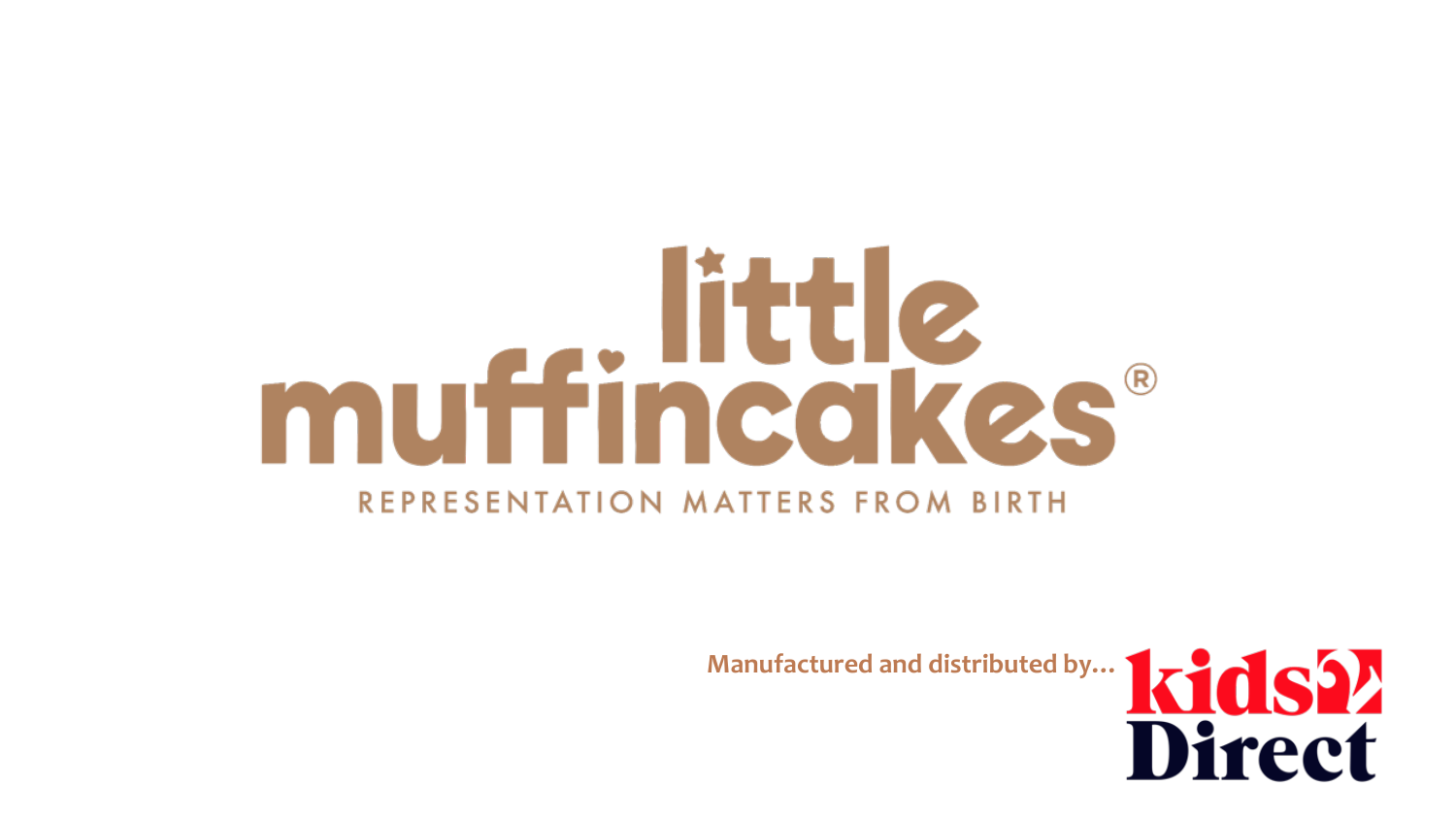

## **A Word from the Founder**

I'm Debra Raney, the founder of Little Muffincakes®! I am a mother of three grown children: twin girls and a son. I took care to raise my children with positive affirmations of their culture and background, in order to build their self-worth and character.

I want to bring my products to life in retail to amplify my message by providing affordable, full range collections of apparel, baby essentials, nursery decor and bedding options for diverse children worldwide.



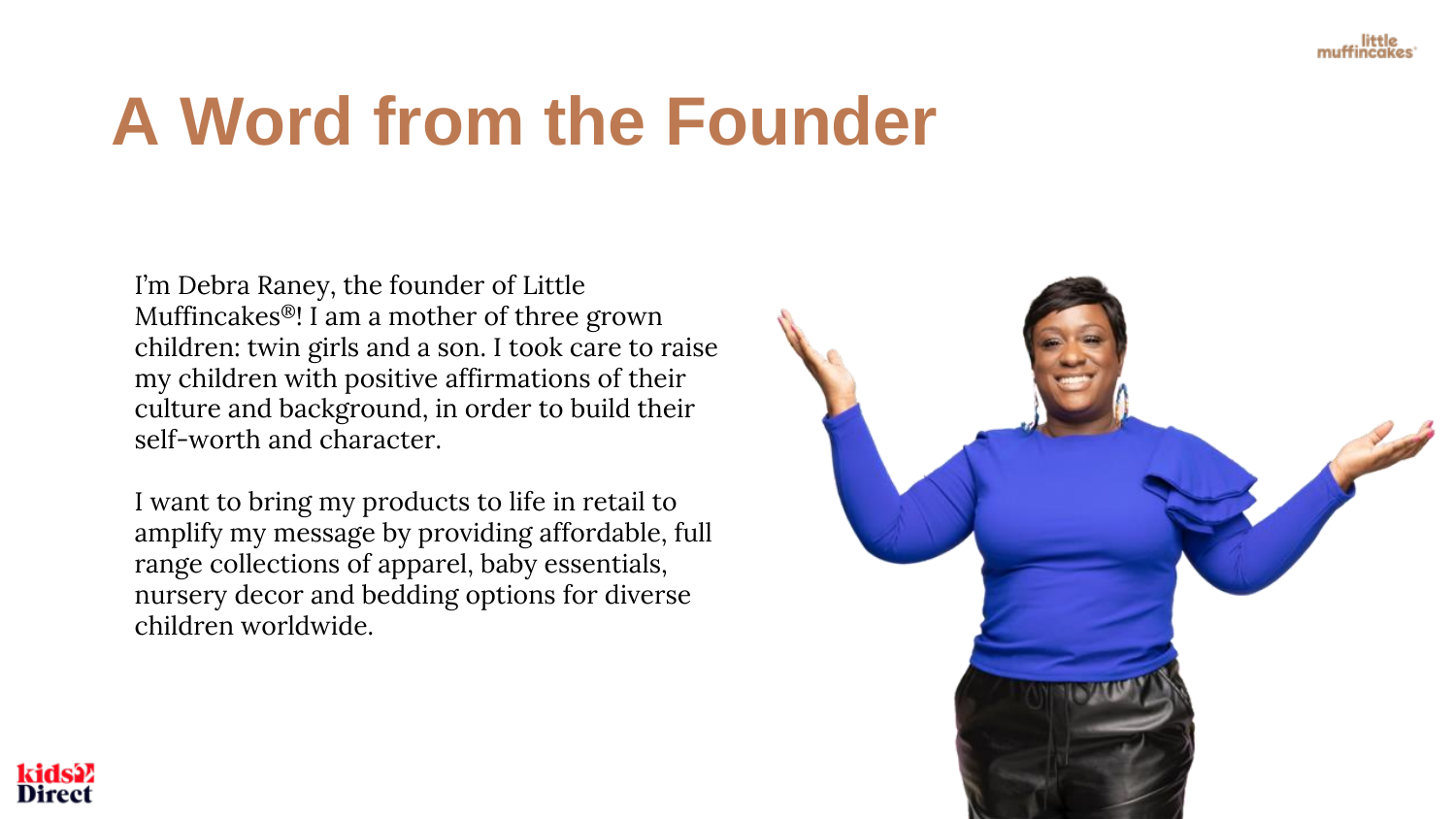#### **Mission, Vision, and Target Audience**

Little Muffincakes® is a character-based brand established to bring high quality, wide-ranging children's merchandise and apparel into the marketplace. Our brand seeks to reflect the diversity of beauty in children, and strives to offer more inclusive products through unique character art.

Per IG, 87% of our followers are 25-44yrs and of those 97% are women. With a vision of more than just selling products or targeting an audience, our goal is to provide representation and pride. Knowing that you can go into a major store retailer and consistently find products in your child's image is a truly priceless experience, and I strive to be at the forefront of the move for true inclusivity.



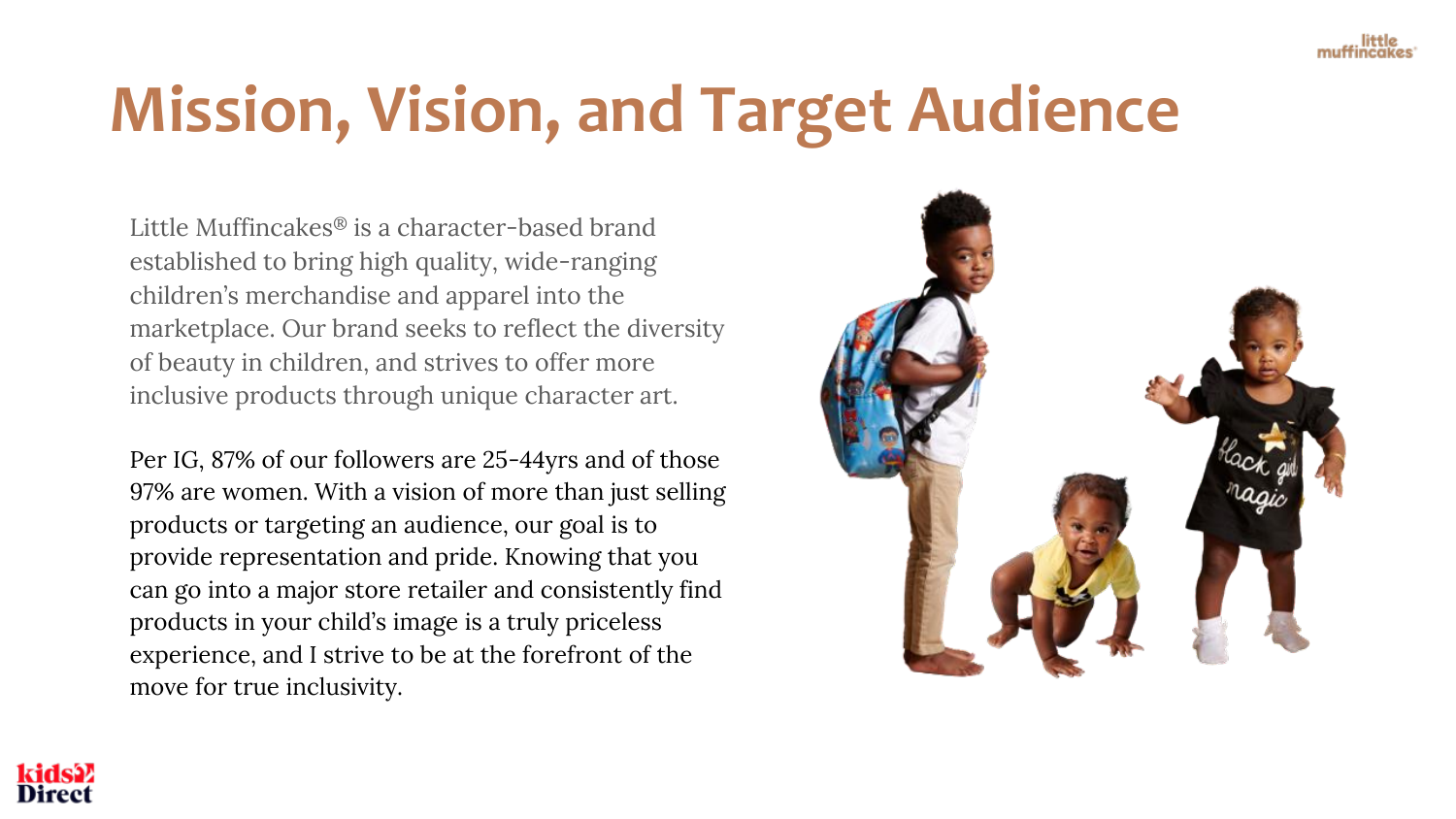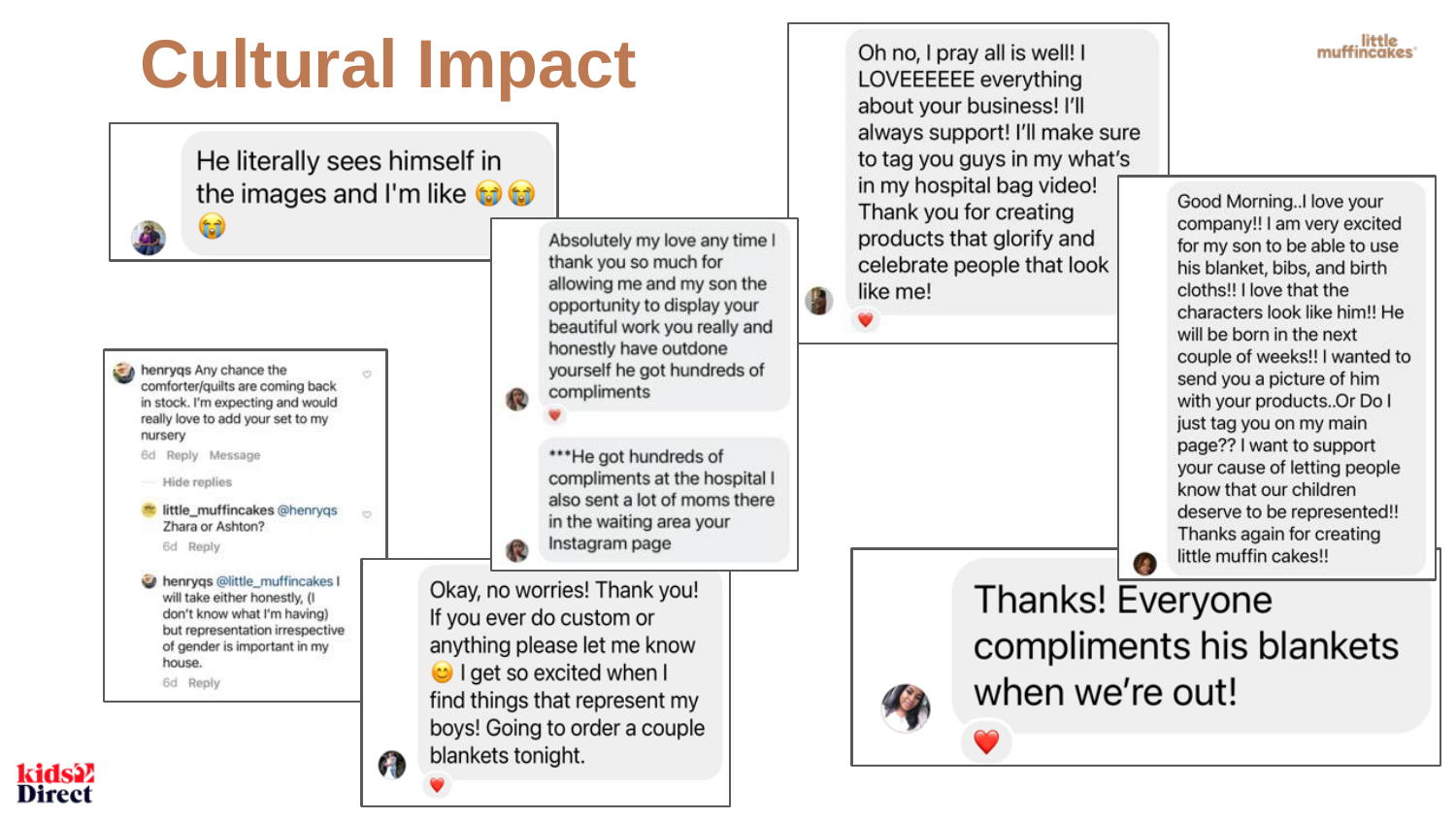

## **Zhara Collection**